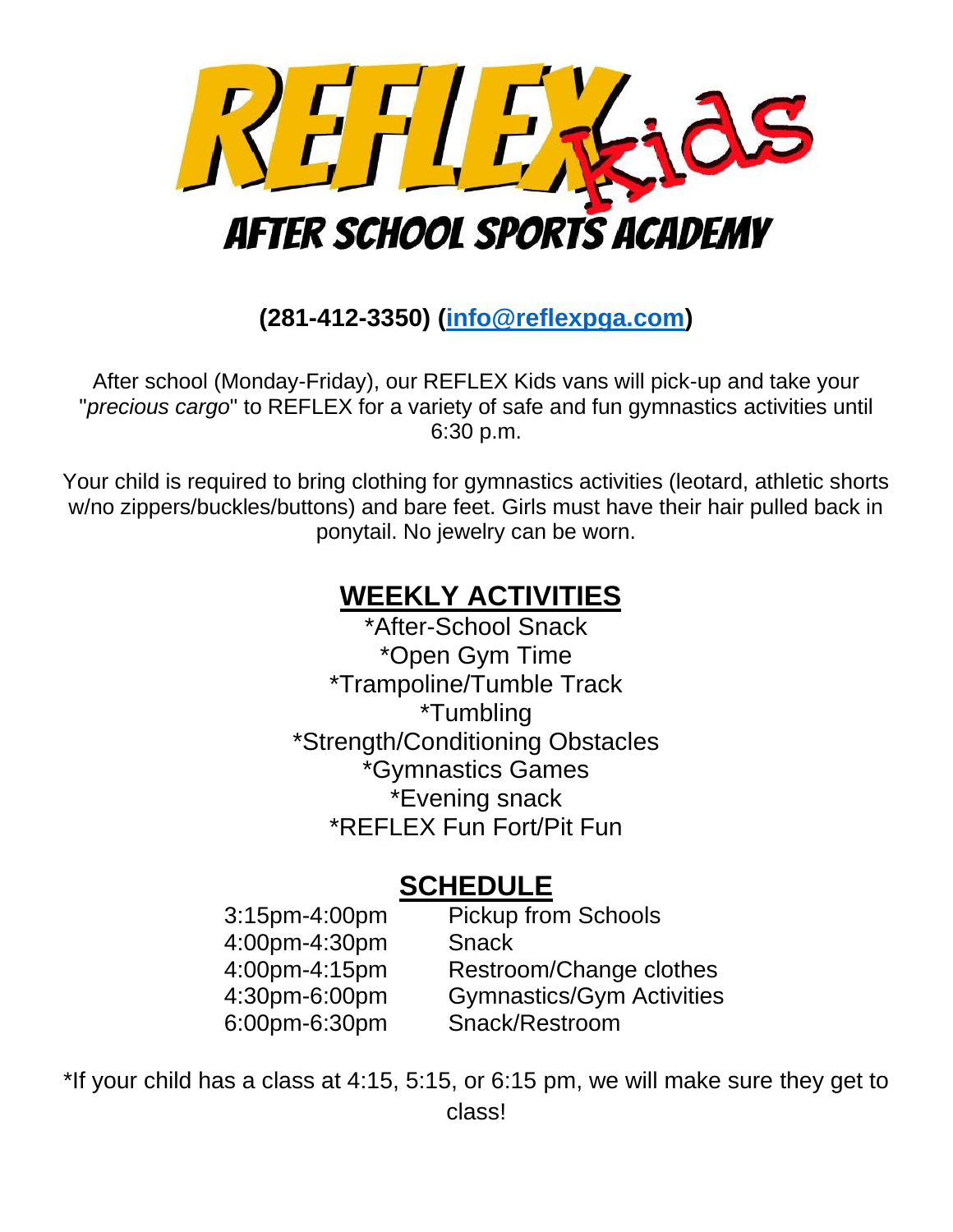## **COST & TUITION**

#### **\$23.00/day for days 1-2 days a week \$18/day for 3-5 days a week (\$360 per month for full-time students) \$23 Drop-In rate – REFLEX must be notified by 10:00 am & must have CC on file**

#### **Yearly Registration Fee: \$30.00**

REFLEX Kids requires a guarantee form of payment to be left on file at all times. Your credit card will automatically be charged on the  $1<sup>st</sup>$  of each month for the school year regardless of school closings & holidays. If you are a drop in for the day(s) or week your credit card will be charged immediately for the time needed.

If you are needing your child to be picked up for the day, it is your responsibility to notify the school, and notify REFLEX by 10:00am that morning. Reminder calls or emails will not be made or sent.

If your card is declined or your payment is not received on time, extra charge of \$10.00 will apply. If not paid in full, plus late fee by the 5th of the month, the student will be restricted from after school transportation and class participation until the account is current.

REFLEX Kids after school transportation is *NOT provided* on Alvin/Pearland ISD student holidays, early release days, 1/2 days and school closings.

## **Schools available for our After-School Program:**

- Carleston Elementary
- Lawhon Elementary
- Magnolia Elementary
- Massey Ranch Elementary

\*If your school is not listed, please ask us to add you to a waiting list!

- Silvercrest Elementary
- Jamison Middle
- Rogers Middle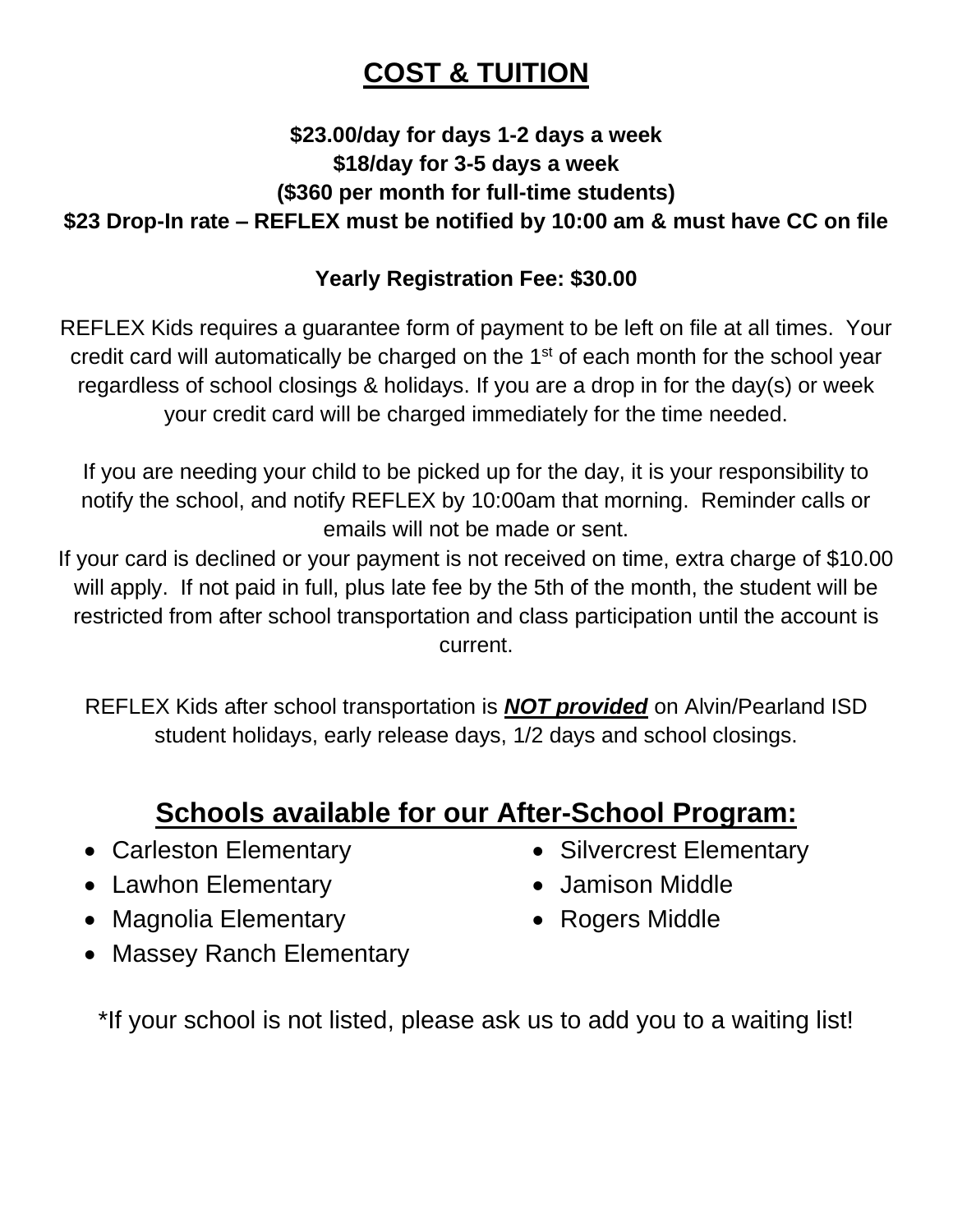### **Instructional Gymnastics Classes**

All who participate in our after-school program will receive a 25% discount off of **recreational** classes. Students must be registered in a 4:15 p.m. or 5:15 p.m. to receive the discount. All registrations must be done at the front desk. No online registrations, as discount will not be applied automatically.

## **TEAM**

If your child is a gymnast on one of our competitive teams, they can participate our "Traveling Team" after school program. Your child will be provided transportation from school to the gym & will have time to relax & get changed, have snack and get mentally prepared for practice. If time allows before their team practice, they will receive "gym time" doing trampoline, rope, bounce coordination & pit conditioning.

## **POLICIES & PROCEDURES**

Children must conduct themselves in a manner which does not jeopardize themselves, other children, staff or the facility. The following procedures will be used to address issues when they arise:

- 1st offense: Verbal warning to child/parent or guardian will be verbally notified.
- 2nd offense: Written warning sent home to parent/guardian and will also be verbally notified of possible removal of next activity.
- 3rd offense: Parent/guardian meeting will be scheduled to discuss solution to problem or immediate dismissal will be addressed. Parents will forfeit any fees for the remainder of session.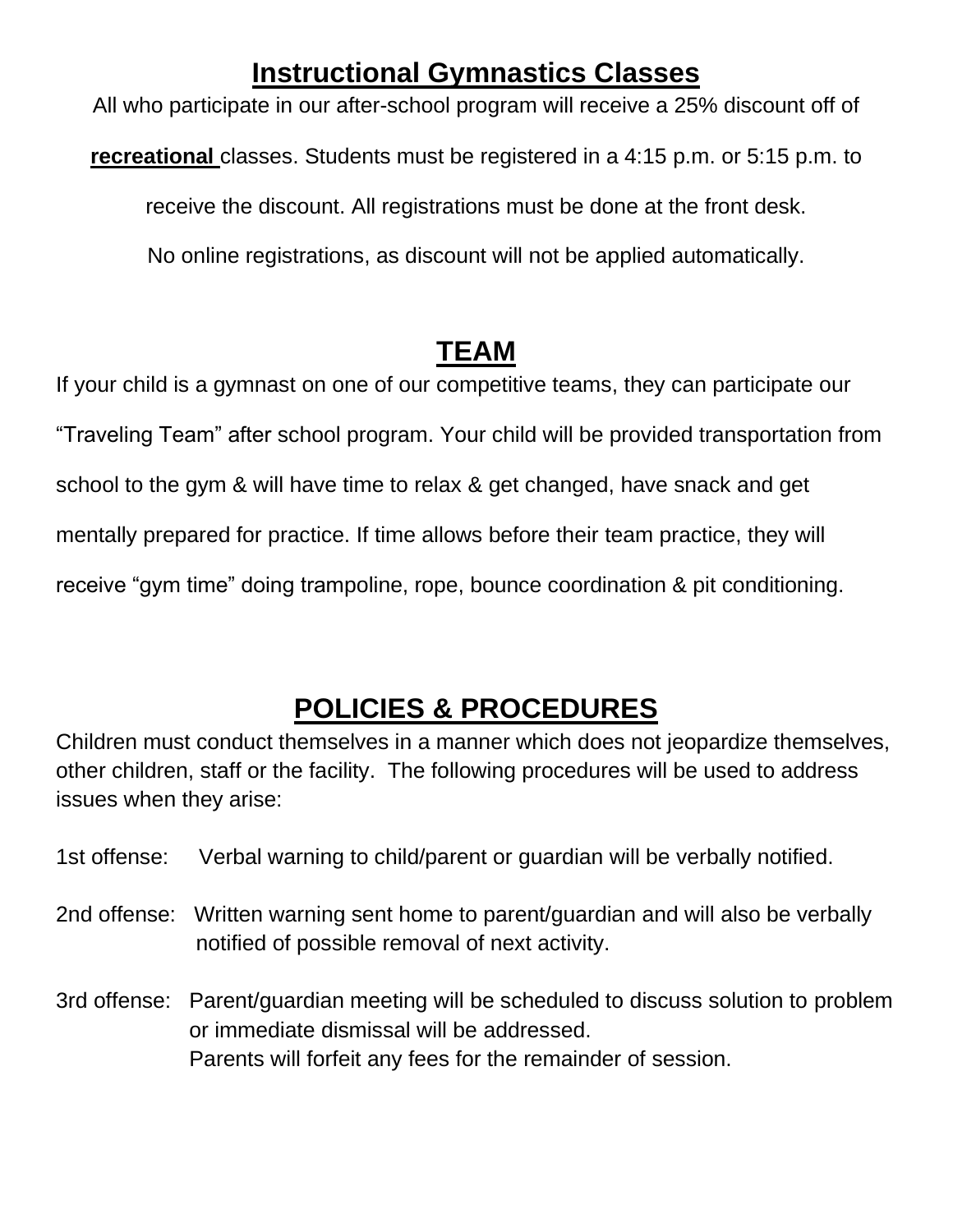### **CODE OF CONDUCT**

\*Children are treated with respect and are to be respectful of others \*Children are to be respectful of school property and property of others \*Children are to use proper language \*Children are to stay with their designated group and instructor \*Children are to show good sportsmanship

## **INCLEMENT WEATHER**

In the event of serious severe weather conditions, REFLEX holds the right to cancel after school transportation with a two-hour notice to the parent/guardian or contacting the parent/guardian to pick up their child early if needed due to inclement weather conditions. We ask that you keep in contact with REFLEX when severe weather conditions are in effect.

## **ILLNESS**

If your child is ill or running a fever during program hours, we will promptly notify you and we will need for you to pick up your child as soon as possible. Please understand that we want to keep our kids and staff healthy! If your child has been absent for over 3 days, please send us a doctor's note that allows your child to return to the gym.

## **EMERGENCY CONTACT**

Two emergency contact numbers will be needed for each child. If child becomes ill or injured, parent/guardian will be contacted immediately. If parent/guardian is not available, emergency contact will be called.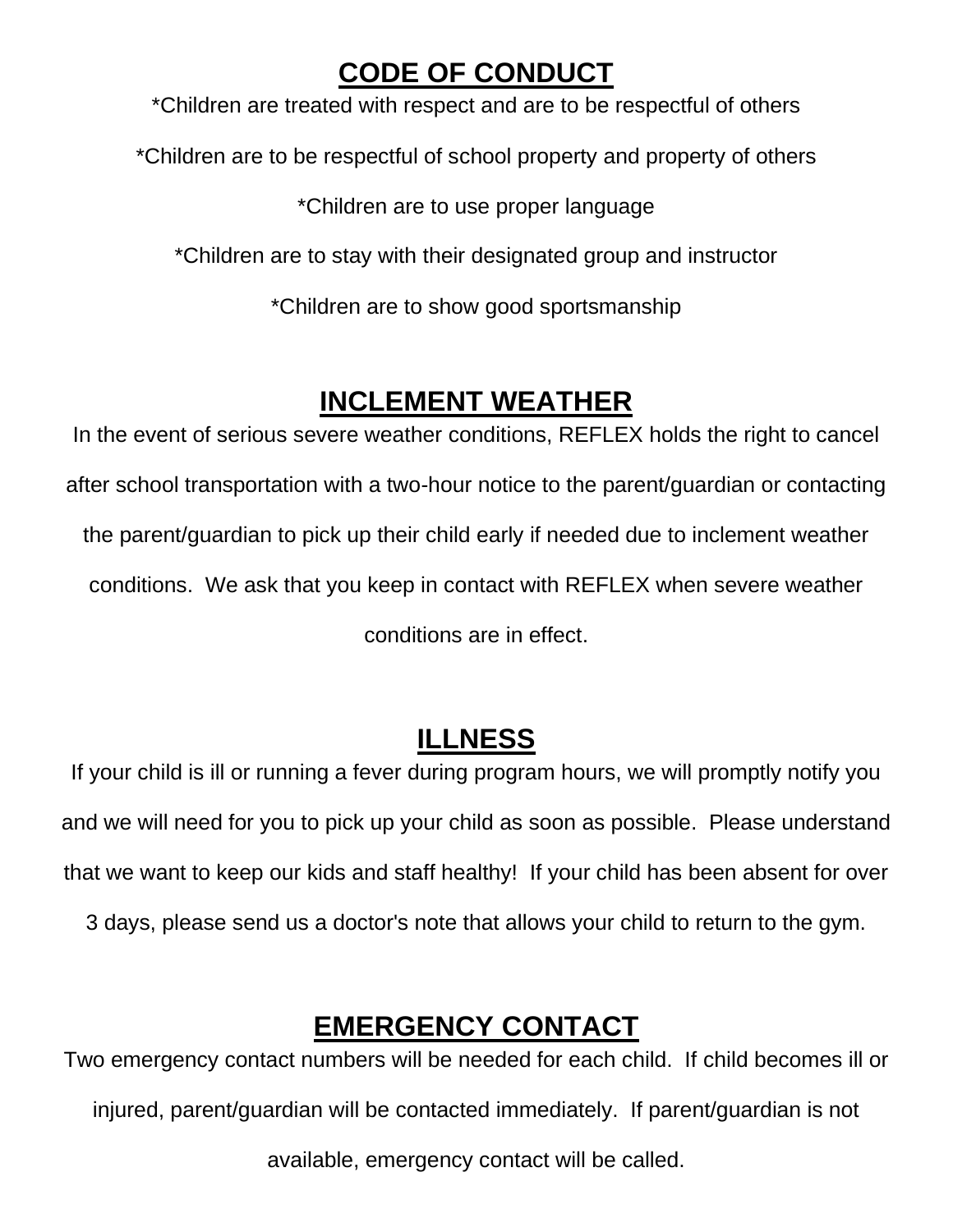#### **SIGN IN/SIGN OUT**

Each REFLEX kids van will have a designated list of children to be picked up at designated schools. If your child's name is not on the designated list for that day your child will not be picked up. Please keep the front office notified in advance (by 10 am) if you are adding your child for the day. If your child is on the designated list and your child is not present at the time of pick up; the office will be notified, they will try and contact you and your account will be assessed an additional fee of \$10.00. Please keep us notified (by 10 am) when your child is ill or not going to school so we may update our designated pick up list for the day. Authorized adults must be listed on the registration form in order sign a child out for the day. Unauthorized adults will not be allowed to pick up a child. When adding an authorized adult, it must be in writing and the office will ask for proper ID prior to the child being released. Each child will need to be signed out at the front desk by an authorized adult every day at time of pick up.

#### **DROP POLICY**

REFLEX Kids requires a TWO-WEEK written drop notice. If you have paid for a given month or week or day, please note that we will apply any applicable paid tuition to your account as a gym credit.

#### *\*\* WE DO NOT ISSUE REFUNDS. \*\**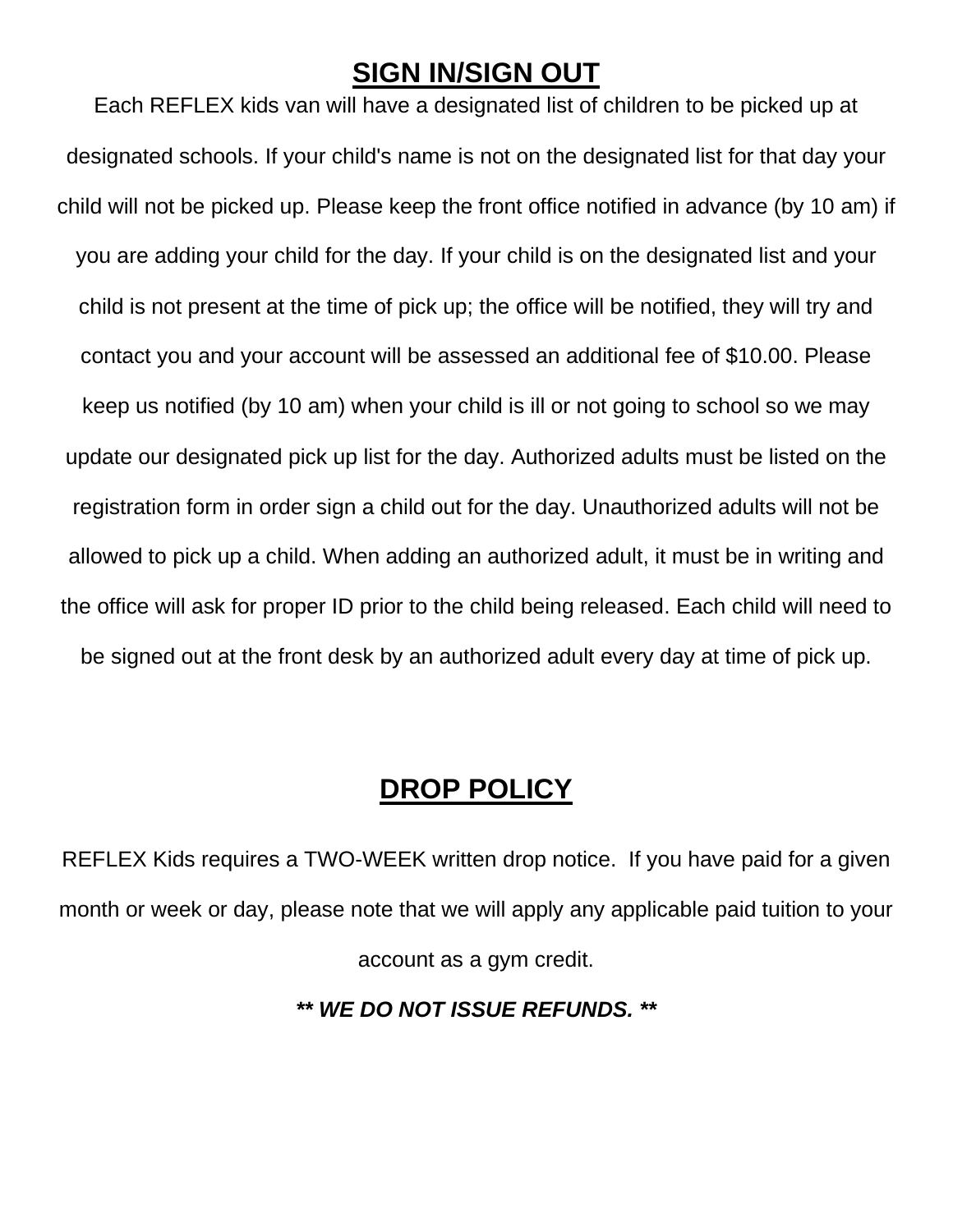## **FEE FOR LATE PICK UP**

Activities are until 6:30pm. Children attending afterschool

need to be picked up by 6:30pm. A late fee is applied for anyone picked up after

6:30pm, please be prepared to pay a late fee of \$1.00/minute (for excessive lateness).

### **SIBLING DISCOUNT**

A \$5.00/mo. discount will be applied for multiple siblings in the program. This only applies to children who are in the 5 days/week afterschool transportation program.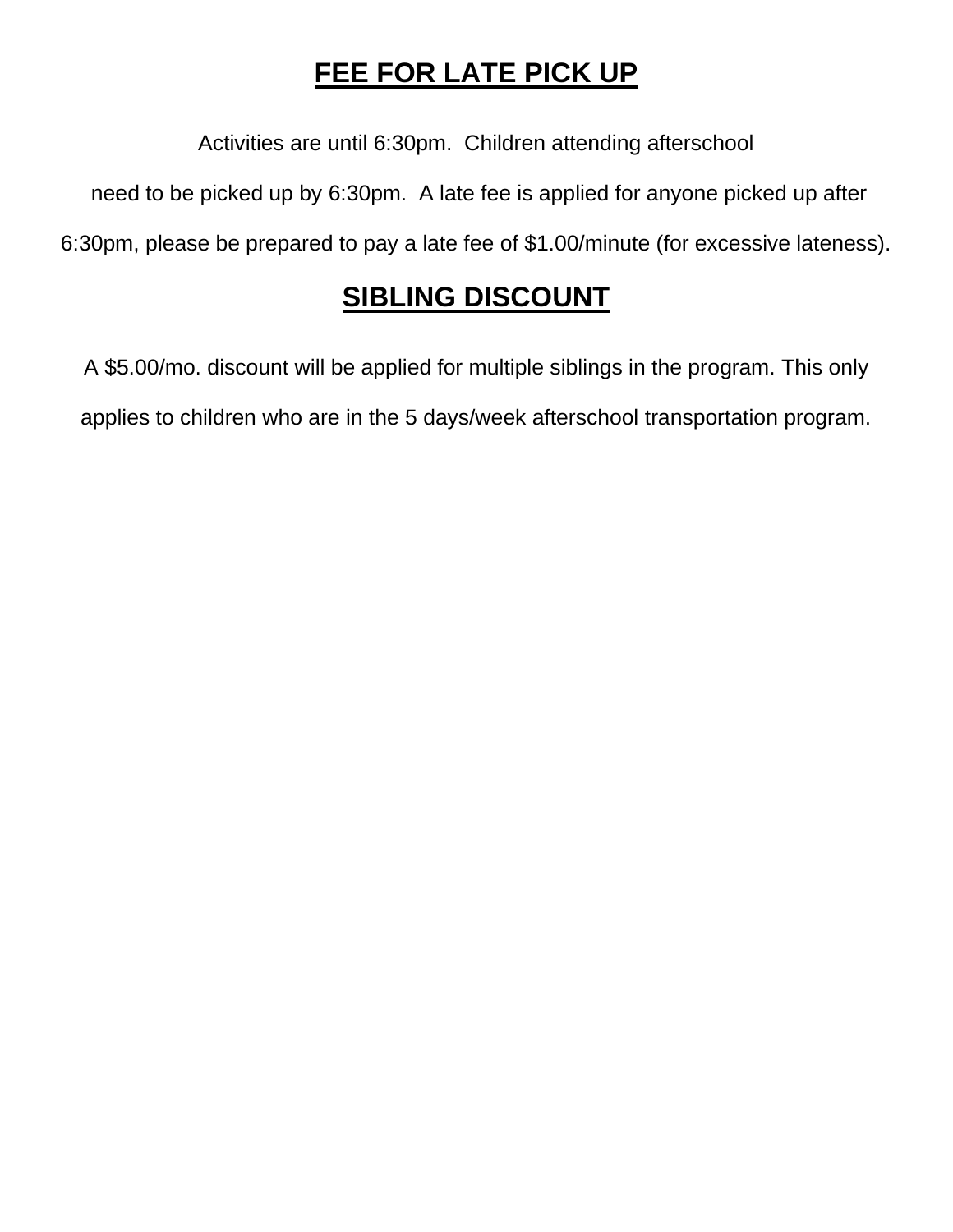

# **2022 - 2023 REGISTRATION FORM**

### **STUDENT INFORMATION**

|                           | Name: ________________________________Gender: F/M Age: _____ DOB____/____/______        |  |  |  |  |  |  |  |
|---------------------------|-----------------------------------------------------------------------------------------|--|--|--|--|--|--|--|
|                           |                                                                                         |  |  |  |  |  |  |  |
|                           |                                                                                         |  |  |  |  |  |  |  |
|                           |                                                                                         |  |  |  |  |  |  |  |
| <b>PARENT INFORMATION</b> |                                                                                         |  |  |  |  |  |  |  |
|                           |                                                                                         |  |  |  |  |  |  |  |
|                           |                                                                                         |  |  |  |  |  |  |  |
|                           |                                                                                         |  |  |  |  |  |  |  |
|                           |                                                                                         |  |  |  |  |  |  |  |
|                           | AUTHORIZE TO PICK UP STUDENT OTHER THAN LEGAL GUARDIANS                                 |  |  |  |  |  |  |  |
|                           | Name: Relationship: Phone Number: 2010 2020                                             |  |  |  |  |  |  |  |
|                           | Name: Relationship: Phone Number: 2010 2020                                             |  |  |  |  |  |  |  |
|                           | <b>MEDICAL &amp; EMERGENCY INFORMATION</b>                                              |  |  |  |  |  |  |  |
|                           | Are there any medical conditions, mental or physical disabilities? Explain: ___________ |  |  |  |  |  |  |  |
|                           |                                                                                         |  |  |  |  |  |  |  |
|                           |                                                                                         |  |  |  |  |  |  |  |
|                           |                                                                                         |  |  |  |  |  |  |  |